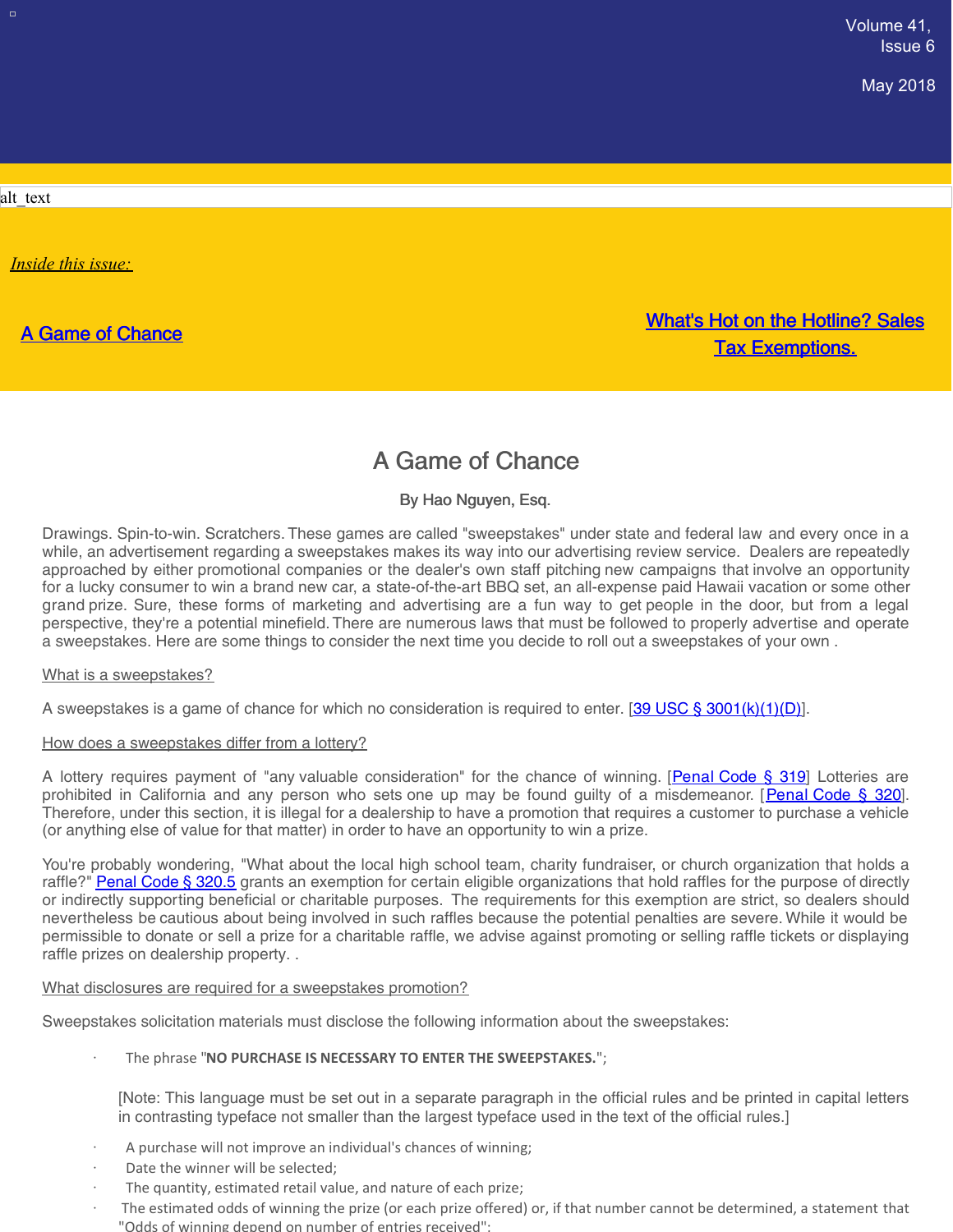- "Odds of winning depend on number of entries received";
- · The schedule of any payments made over time;
- · The name of the sponsor/mailer and the principal place of business at which the sponsor/mailer may be contacted; and
- · All terms and conditions of the sweepstakes promotion, including the rules and entry procedures for the sweepstakes.

## [39 USC § [3001\(k\)\(3\)\(A\)\(ii\)](https://www.law.cornell.edu/uscode/text/39/3001); Bus. & Prof. Code § [17539.15](https://codes.findlaw.com/ca/business-and-professions-code/bpc-sect-17539-15.html)]

[Note: If the sweepstakes is mailed to the consumer, the promoter must clearly and conspicuously provide an address or toll-free telephone number of a notification system to opt-out of future mailings. 39 USC § [3017\(c\)](https://www.law.cornell.edu/uscode/text/39/3017)].

Below are additional items that are generally included in a dealer's sweepstakes rules and entry procedures:

- The time-period to enter the sweepstakes;
- How to enter the sweepstakes;
- · Minimum age to participate;
- Geographic limitations based on residency;
- Whether a driver's license is required;
- Whether employees of the sponsor or dealer are eligible to enter;
- · Whether multiple entries are allowed;
- Whether the winner will be responsible for taxes associated with the prize (plus license fees, registration/transfer/titling fees if the prize is a vehicle); and
- The method to obtain a list of winners.

#### What statements cannot be made in sweepstakes solicitation materials?

The solicitation materials cannot make or infer any of the following representations if the representation is not true:

- That a person is a winner or has already won a prize;
- That a person has been specially selected;
- That a person is receiving special treatment or personal attention;
- That a person is receiving a second or final notice of the opportunity to receive a prize; or
- That a notice regarding the sweepstakes is urgent.

#### [Bus. & Prof. Code § [17539.15](https://codes.findlaw.com/ca/business-and-professions-code/bpc-sect-17539-15.html)]

Drafting the terms and conditions of a sweepstakes promotion, including the rules and entry procedures, can be complicated. Be sure to consult with knowledgeable counsel before embarking on a sweepstakes campaign. If you are working with a third-party "mail house," confirm that they have reviewed the solicitation material with reputable counsel and have received a green light (in writing) for use in California.

Hotline subscribers may call the Hotline with general questions regarding sweepstakes promotions. Please understand, however, that Auto Advisory Services has <sup>a</sup> long-standing policy against reviewing third party promotional material. We strongly believe that the promotional companies themselves should bear most of the burden associated with ensuring legal compliance, not the dealer.

# What's Hot on the Hotline? Sales Tax Exemptions.

### By Lisa Singer, Esq.

Although this is not the most riveting topic, our compliance Hotline receives a lot of calls regarding sales tax. Before discussing exemptions, here's a basic question we receive from time to time:

#### Where can I find the current sales tax rates for California cities and counties?

The California Department of Tax and Fee Administration (CDTFA) publishes this information on its website at <http://www.cdtfa.ca.gov/taxes-and-fees/rates.aspx> . CDTFA also allows you to find a [sales](https://gis.cdtfa.ca.gov/public/maps/taxrates/) and use tax rate by entering an address.

[Note: Last summer, the legislature voted to transfer most responsibilities of the state Board of Equalization (BOE) to CDTFA. Over the past ten months, some of the forms and publications previously provided by BOE have become available through CDTFA (and are posted on its website), while other items have not yet been transferred. If a form is not yet available on CDTFA's website, the website will provide a link to BOE's website. Also, CDTFA's website contains links to all BOE Sales and Use Tax Regulations. The migration of information from BOE to CDTFA appears to be a slow, ongoing process. As CDTFA continues to upload material to its website, some of the links below to BOE's website may in the future refer you to CDTFA's website.]

Now, let's move on to exemptions. Listed below are the types of sales tax exemptions discussed most frequently on the Hotline: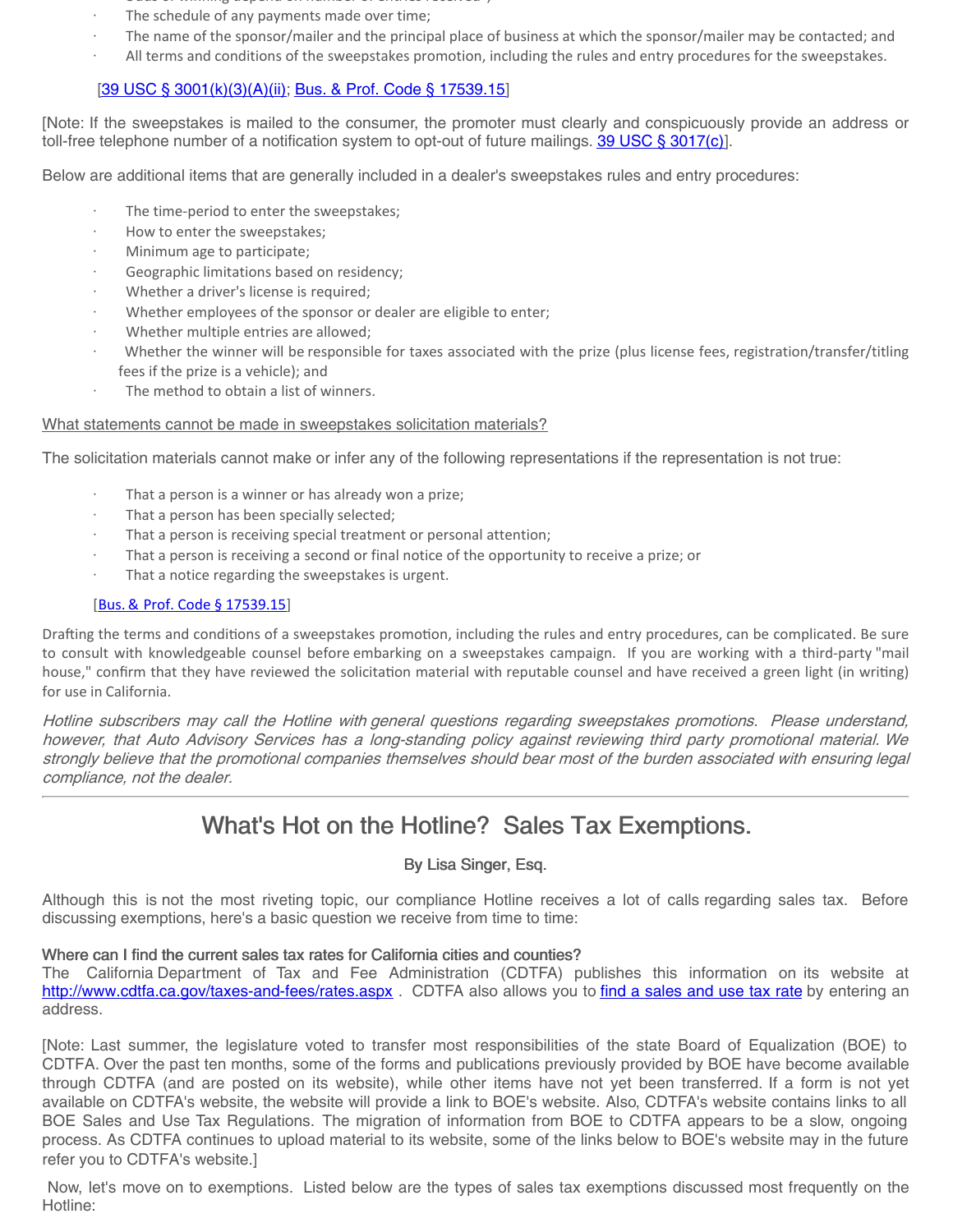Sale of a new vehicle to another dealer with the same franchise. The selling dealer must submit a Notice of Transfer and Release of Liability, [Reg](https://www.dmv.ca.gov/portal/wcm/connect/503960c5-6d95-4e5f-b123-3f584e16c012/reg138.pdf?MOD=AJPERES&CONVERT_TO=url&CACHEID=503960c5-6d95-4e5f-b123-3f584e16c012) 138, but is not required to report the transaction on a Wholesale Report of Sale. With the exception of certain special vehicle transactions and vehicle types, a dealer that does not carry the franchise for the new vehicle being purchased must pay sales tax.

[References: Vehicle Code § [11713.1\(f\)](https://leginfo.legislature.ca.gov/faces/codes_displaySection.xhtml?lawCode=VEH§ionNum=11713.1.); Vehicle Industry Registration Procedures 9.025; BOE [Publication](http://www.boe.ca.gov/pdf/pub34.pdf) 34; CDTFA Publication 103; "*What's Hot on the Hotline: New Vehicles Purchased By Non-Franchised Dealers"*published in the April/May 2015 AAS *Transmission* newsletter]

Sale of a new vehicle to a converter (or "upfitter") that will substantially alter or modify the vehicle prior to sale. Generally, sales tax is due when a dealer sells a new vehicle to a non-franchised dealer. But there is an exception when the buyer is a licensed converter. The Vehicle Code defines a "converter" as a company that, prior to the retail sale of a new vehicle, "assembles, installs, or affixes a body, cab, or special equipment to the vehicle chassis" or "substantially adds to, subtracts from, or modifies the vehicle." The selling dealer must submit an Application for Registration of New Vehicle [\(Reg](https://www.dmv.ca.gov/portal/wcm/connect/8b527d6f-a23c-43af-a87b-24eb89c36ff4/ol395n.pdf?MOD=AJPERES) 397), along with a bill of sale and Statement of Facts ([Reg](https://www.dmv.ca.gov/portal/wcm/connect/5a40cbcc-a9a9-4a42-ac43-a8564fa552c0/reg256.pdf?MOD=AJPERES&CONVERT_TO=url&CACHEID=5a40cbcc-a9a9-4a42-ac43-a8564fa552c0) 256), explaining that the vehicle was new when sold to the converter.

[References: Vehicle Code § [11713.1\(f\)](https://leginfo.legislature.ca.gov/faces/codes_displaySection.xhtml?lawCode=VEH§ionNum=11713.1.); [Vehicle](http://leginfo.legislature.ca.gov/faces/codes_displaySection.xhtml?lawCode=VEH§ionNum=267.) Code § 267; Vehicle Industry Registration Procedures Manual [2.100](https://www.dmv.ca.gov/portal/wcm/connect/0395c2fc-70cc-4b9b-b2d9-0ce02295b598/ch2_general_information_licensees.pdf?MOD=AJPERES), [9.025](https://www.dmv.ca.gov/portal/wcm/connect/aa68343d-e723-4b96-ab87-a0b0c9bcf7f1/ch9_wholesale_report_of_sale.pdf?MOD=AJPERES); CDTFA [Publication](http://www.cdtfa.ca.gov/formspubs/pub103/) 103]

Sale of a used vehicle to a dealer for resale. Sales tax does not apply when the vehicle is purchased by a licensed dealer for resale in the regular course of business, and the seller has used a Wholesale Report of Sale [\(Reg](https://www.dmv.ca.gov/portal/wcm/connect/d6852337-dc53-41a3-94f6-72bfafcbfc19/ol395w.pdf?MOD=AJPERES) 396) to report the transaction.

[References: CDTFA [Publication](http://www.cdtfa.ca.gov/formspubs/pub103/) 103; Vehicle Industry Registration Procedures [9.000](https://www.dmv.ca.gov/portal/wcm/connect/aa68343d-e723-4b96-ab87-a0b0c9bcf7f1/ch9_wholesale_report_of_sale.pdf?MOD=AJPERES)]

Sale of a vehicle to a leasing or rental company. This type of transaction is exempt, provided the leasing or rental company has a California seller's permit and will be collecting and remitting sales tax based on the vehicle's associated rental receipts. For a detailed discussion regarding sales to leasing or rental companies, see "Hot from the Hotline: Does Sales Tax Apply to Sales to Rental Car Companies?" published in July/August 2017 AAS Transmission and "Sales to Leasing Companies" published in November 2006 AAS Transmission.

[Additional reference: Sales and Use Tax [Regulation](http://www.boe.ca.gov/lawguides/business/current/btlg/vol1/sutr/1660.html) 1660]

- Sale of a vehicle for use outside of California and delivered outside of California. The following requirements must be met:
	- o Delivery outside of the state means that the customer must actually take possession outside of California. You'll need evidence that the vehicle was delivered out of state, either by a dealership employee or by a common carrier. If delivered by a dealership employee, the employee and the customer should sign before a notary form [CDTFA-448](https://www.cdtfa.ca.gov/formspubs/cdtfa448.pdf), Statement of Delivery Outside California, at the place of delivery. If delivered by a common carrier, the bill of lading, evidencing both the vehicle's pickup at the dealership and its delivery at an out-of-state location, will suffice.
	- $\circ$  If the customer is a California resident, who is taking delivery out of state, have the customer sign a form CDTFA-447, [Statement](https://www.cdtfa.ca.gov/formspubs/cdtfa447.pdf) Pursuant to Section 6247 of the California Sales and Use Tax Law. When this form is properly completed by the customer and accepted in good faith by the dealer, it relieves the dealer of liability for failure to collect use tax. This document informs the customer that if the vehicle enters California for any reason other than qualifying warranty or service repairs during the first 12 months after delivery, it shall be presumed that the customer purchased the vehicle for use in California and the customer will owe use tax directly to the CDTFA unless the customer can produce evidence to prove otherwise.

[References: Sales and Use Tax [Regulation](http://www.boe.ca.gov/lawguides/business/current/btlg/vol1/sutr/1620.html) 1620 and [Sales](http://www.boe.ca.gov/lawguides/business/archive/2012/vol1/sutl/6247.html) and Use Tax Law 6247; "*Out-of-State Deliveries: 90 Day Rule Goes Back to 12 Month Rule"* published in the October 2008 AAS *Transmission* newsletter]

- Sale of a vehicle exported to a foreign destination. Sales tax does not apply when a vehicle is sold to a customer and exported. The dealer must ship or deliver the vehicle to the foreign country. In order for the exemption to apply, the vehicle must be "irrevocably committed" to the export process at the time of sale and must actually be delivered to the foreign country *prior* to any use of the vehicle. There is an irrevocable commitment to export a vehicle when the dealer delivers the vehicle:
	- (1) directly to the foreign county (e.g., dealership employee drives the vehicle to Mexico or Canada);
	- (2) to a carrier, forwarding agent, export packer, customs broker or other company engaged in the business of exporting vehicles, or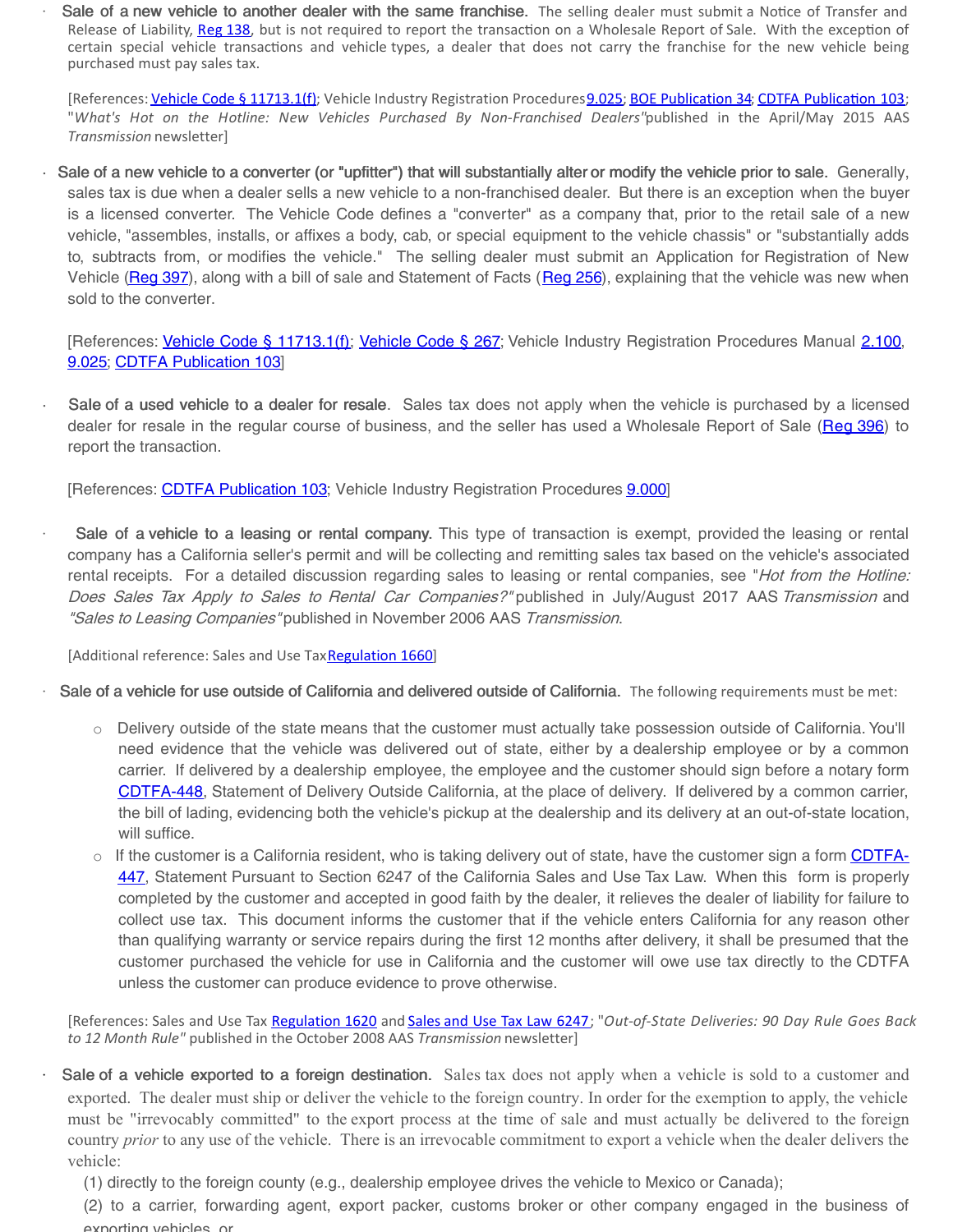exporting vehicles, or

(3) to a ship or airplane or "other conveyance" furnished by the buyer for the purpose of carrying the vehicle in a continuous journey to the foreign country.

[References: Sales and Use Tax Regulation [1620\(a\)\(3\)\(C\)\(2\)](http://www.boe.ca.gov/lawguides/business/current/btlg/vol1/sutr/1620.html); CDTFA [Publication](https://www.cdtfa.ca.gov/formspubs/pub101/#interstate) 101]

- Sale of a vehicle to an American Indian and delivered in Indian Country. In order to be exempt, there must be evidence of all of the following requirements:
	- (1) The vehicle must be sold to an American Indian;
	- (2) The purchaser must reside on a reservation;
	- (3) The vehicle must be delivered to the reservation; and
	- (4) Ownership must be transferred at the reservation. To satisfy this requirement, the contract should specify that delivery will take place on the reservation (check with your lender/leasing company to see whether such a statement may be printed in the blank box).

If the vehicle is delivered by a dealership employee, at the place of delivery, the employee and the customer should sign before a notary form CDTFA [146-RES](http://www.cdtfa.ca.gov/formspubs/cdtfa146res.pdf), Exemption Certificate and Statement of Delivery in Indian Country. If delivered by a common carrier, the bill of lading, evidencing pickup at the dealership and delivery at the reservation, will suffice.

#### [Reference: CDTFA [Publication](http://www.cdtfa.ca.gov/formspubs/pub146.pdf) 146]

Sale of a vehicle to a foreign diplomat/consul or consular mission. Foreign consular officers, employees and members of their families are exempt from sales tax if the purchaser provides a Tax Exemption Card from the U.S. State Department, Office of Foreign Missions (OFM) and the OFM directly furnishes an eligibility letter to the dealer. Dealers can obtain an eligibility letter by calling or by emailing the nearest OFM. Below is the contact information for California.

Los Angeles: (310) 235-6292; [OFMLACustomerService@state.gov](mailto:OFMLACustomerService@state.gov) San Francisco: (415) 744-2910; [OFMSFCustomerService@state.gov](mailto:OFMSFCustomerService@state.gov)

For information regarding registration of vehicles sold to a foreign consul or consular mission, see Vehicle Industry Registration Procedures Manual [6.020](https://www.dmv.ca.gov/portal/wcm/connect/2e70a8c1-5c01-4d95-a0fa-3e577efa329d/ch6_new_vehicles_sold_by_california_dealers.pdf?MOD=AJPERES) (new vehicles) and [8.060](https://www.dmv.ca.gov/portal/wcm/connect/c11faed4-7d39-4925-a524-0235b7c7a66e/ch8_report_of_sale_used_vehicles.pdf?MOD=AJPERES) (used vehicles); and "Sales Tax Exemption for Foreign Diplomats" published in the February 2004 AAS *You "Auto" Know* newsletter.

[Additional references: Sales and Use Tax [Regulation](http://www.boe.ca.gov/lawguides/business/current/btlg/vol1/sutr/1619.html) 1619; BOE [Publication](http://www.boe.ca.gov/pdf/pub34.pdf) 34; [Website](https://www.state.gov/ofm/tax/vehicle/index.htm) of OFM]

Sale of a vehicle to the US government. Sales to the US government or to a corporation owned by the US government are generally not taxable. This exemption includes sales to the American National Red Cross. But, sales to state,

county and city government agencies (including universities, libraries, and school districts) are taxable.

Although a vehicle sale to the US military is exempt, a sale to an individual member of the armed services does not qualify for the exemption.

[References: Sales and Use Tax [Regulation](http://www.boe.ca.gov/lawguides/business/current/btlg/vol1/sutr/1614.html) 1614; [CDTFA](https://www.cdtfa.ca.gov/formspubs/pub102/) 102; BOE [Publication](http://www.boe.ca.gov/pdf/pub34.pdf) 34]

There is no sales tax exemption for sales to non-profits and religious organizations. Although many of these organizations are exempt from state and federal *income tax*, they must still pay sales tax on their purchases. Buyers affiliated with nonprofit and religious organizations often present documentation they believe supports a claim they are exempt from sales tax. However, a review of the documentation will show it relates only to income tax, not sales tax.

This article does not cover every sales tax exemption, but it covers the most frequent ones a dealer will encounter. Hotline subscribers with questions may contact us at (800) 785-2880 or [questions@autoadvisory.com](mailto:hotline@autoadvisory.com).

Disclaimer: Auto Advisory Services has made reasonable efforts to ensure the accuracy of the subject matter reported. AAS makes no express or implied warranty respecting the information presented and assumes no responsibility for errors or omissions. If legal advice or other expert assistance is required, the services of <sup>a</sup> competent professional should be sought.

Copyright © 2018 Auto Advisory Services, Inc. All rights reserved.This publication or any portion thereof may not be reproduced, republished, stored in an electronic retrieval system, or otherwise commercially used without the written consent of Auto Advisory Services.